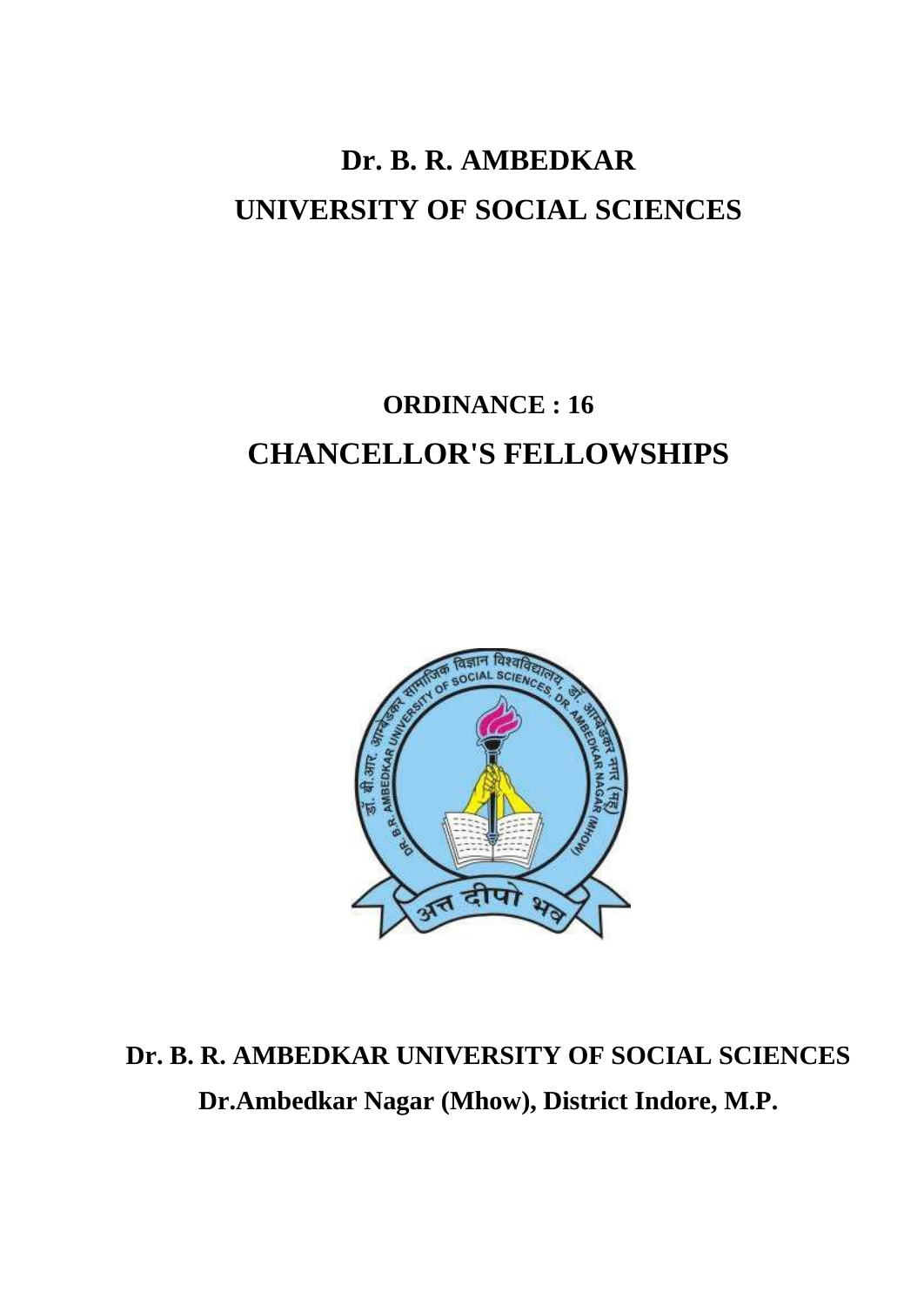#### *Contents*

|                         | <b>ORDINANCE: EIGHTEEN</b>     |                         |
|-------------------------|--------------------------------|-------------------------|
|                         | <b>CHANCELLOR'S FELLOWSHIP</b> |                         |
| $\mathbf{1}$            | <b>Definitions</b>             | $\overline{\mathbf{3}}$ |
| $\overline{2}$          | <b>Background</b>              | 3                       |
| $\overline{\mathbf{3}}$ | <b>Research Areas</b>          | 4                       |
| 4                       | <b>Number of Fellowships</b>   | $\overline{\mathbf{4}}$ |
| 5                       | <b>Tenure of Fellowship</b>    | 4                       |
| 6                       | <b>Award of Fellowes</b>       | 5                       |
| $\overline{ }$          | <b>Selection Procedure</b>     | 5                       |
| 8                       | <b>Selection Committee</b>     | 6                       |
| 9                       | <b>General conditions</b>      | 6                       |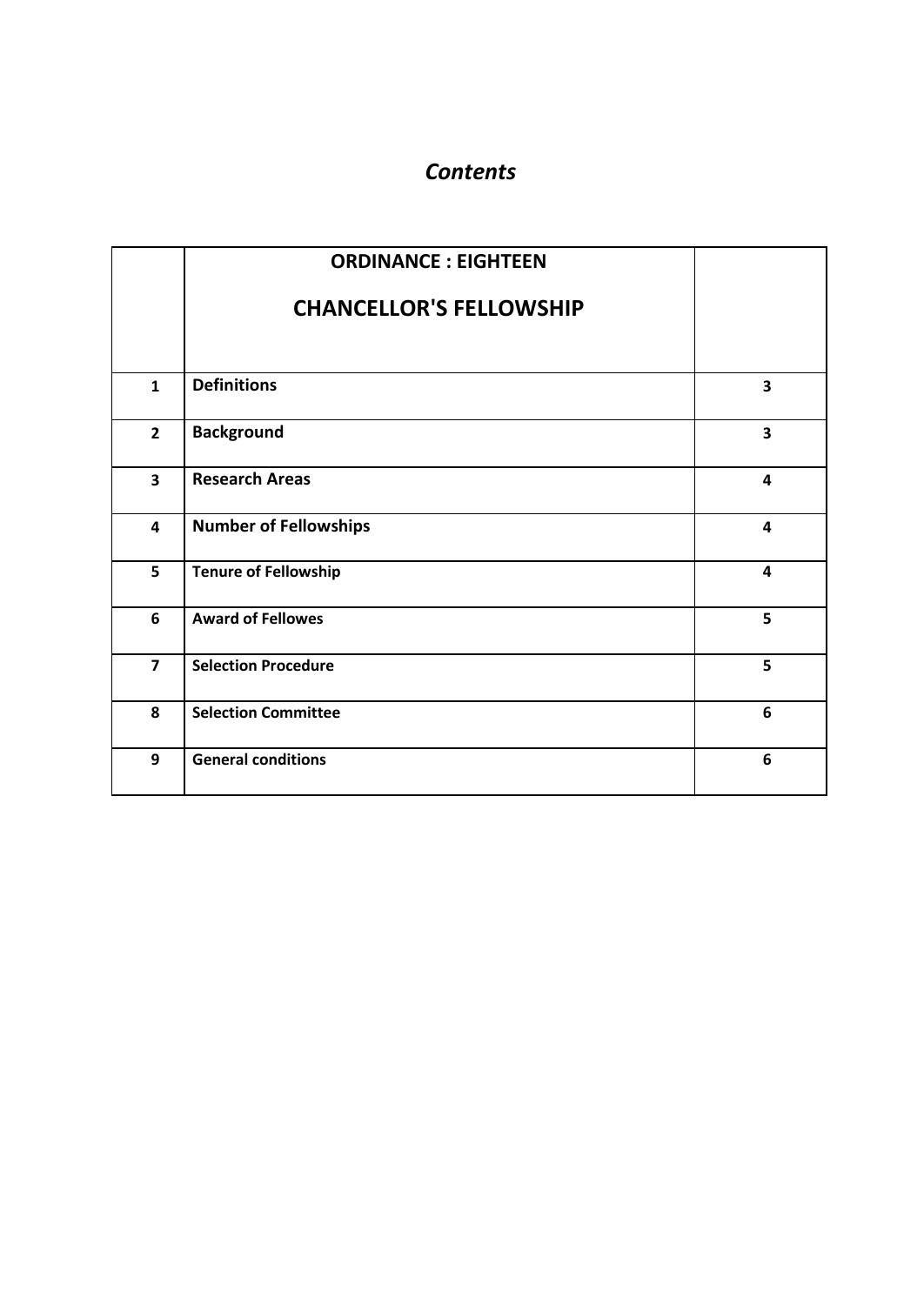### **ORDINANCE : EIGHTEEN**

### **CHANCELLOR'S FELLOWSHIPS**

| 1.0 | <b>Definitions</b> | All words and expressions used herein shall have the same meaning as         |
|-----|--------------------|------------------------------------------------------------------------------|
|     |                    | assigned to them in Dr. B. R. Ambedkar University of Social Sciences,        |
|     |                    | ACT, 2015                                                                    |
| 2.0 | <b>Background</b>  | "Atta Deepo Bhava" is the motto of Dr. B. R. Ambedkar University             |
|     | and Aim:           | of Social Sciences, Dr. Ambedkar Nagar (M.P.) which means means be           |
|     |                    | light unto yourself. The M.P. Vision-2018 document on "Inclusive growth"     |
|     |                    | talks about "Developing social and political leadership through training and |
|     |                    | exposure to empower disadvantaged groups to wield effective power".          |
|     |                    | United Nations General Assembly adopted the resolution on 25 September       |
|     |                    | 2015 on "Transforming our world: the 2030 Agenda for Sustainable             |
|     |                    | Development" through 17 Sustainable Development Goals (SDGs).                |
|     |                    | <b>BRAUSS Invision Sustainable Development through</b>                       |
|     |                    | <b>Community Leadership</b> as social action research plan to                |
|     |                    | translate the motto of 'Atta Deepo Bhava' into practice and integrated       |
|     |                    | 'Inclusive Growth' as inbuilt plan to achieve sustainable development goals  |
|     |                    | (SDGs).                                                                      |
|     |                    | Accordingly, academic courses including research degree courses              |
|     |                    | are being designed by BRAUSS on the theme "Community Leadership and          |
|     |                    | Sustainable Development" to "create trained and certified human resources    |
|     |                    | and manpower in every village/neighbourhood who could act as a bridge        |
|     |                    | between their communities and the State for taking the government            |
|     |                    | programmes to the people and enlist the people's support and participation   |
|     |                    | in development agenda and develop the village/city into smart villages and   |
|     |                    | smart cities on a sustainable development basis.                             |
|     |                    | Therefore, it is planned to award Chancellor fellowship to those             |
|     |                    | scholars who take up social action research studies for M.Phil. and Ph.D.    |
|     |                    | programmes on research 03projects/ themes related with Community             |
|     |                    | Leadership and Sustainable Development.                                      |
|     |                    |                                                                              |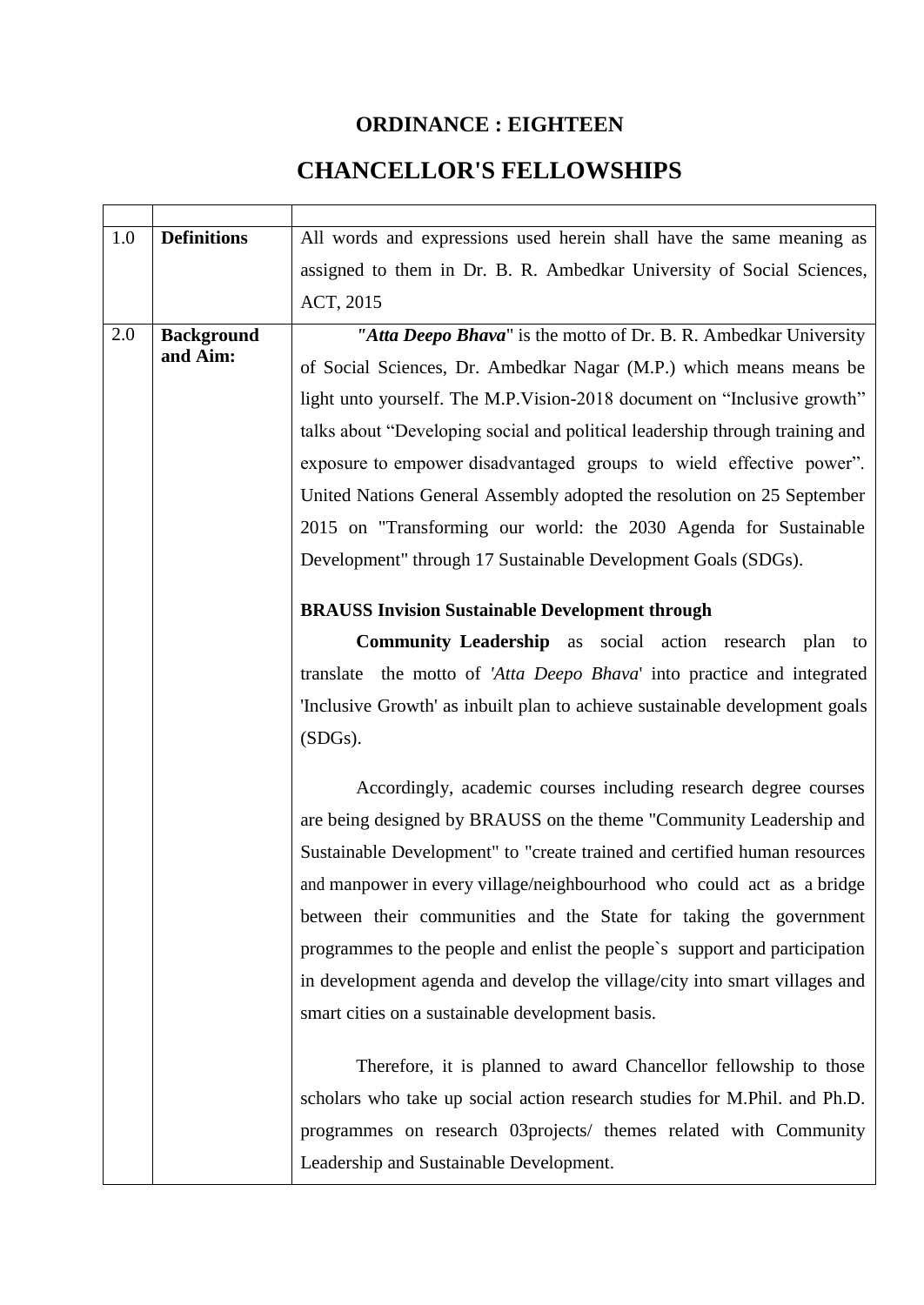|     |                                        | The Chancellor Fellowships are aimed at:<br>2.1 Providing opportunities to young scholars to engage themselves in full-<br>time social action research on important themes of their choice or<br>as proposed by the University under Social Action Research,<br>Extension, Higher Education and Training<br>Programmes on<br>'Community Leadership and Sustainable Development; and<br>2.2 Assist research scholars who have the potential and competence for<br>social action research to work full time on their approved research<br>themes on 'Community Leadership and Sustainable Development.<br>2.3 The Chancellor's Fellowship will be awarded for Social Action<br>Research on project basis. Those holding any other fellowship/<br>internship/assistantship/em, ployed etc. will not be eligible to this<br>fellowship. |
|-----|----------------------------------------|-------------------------------------------------------------------------------------------------------------------------------------------------------------------------------------------------------------------------------------------------------------------------------------------------------------------------------------------------------------------------------------------------------------------------------------------------------------------------------------------------------------------------------------------------------------------------------------------------------------------------------------------------------------------------------------------------------------------------------------------------------------------------------------------------------------------------------------|
| 3.0 | <b>Research</b><br><b>Areas</b>        | Broad Research Areas for Chancellor Fellowships will be related to 17<br>Sustainable Development Goals (SDGs) and will include:                                                                                                                                                                                                                                                                                                                                                                                                                                                                                                                                                                                                                                                                                                     |
|     |                                        | Social Action Research Area 1: Social Justice & Gender Equality<br>Social Action Research Area 2: Health & Nutrition<br>Social Action Research Area 3: Rural Technology & Transformation<br>Social Action Research Area 4: Livelihood & Economic Empowerment<br>Social Action Research Area 5: Environmental & Resources Conservation<br>Social Action Research Area 6: Non-conventional Energy & Conservation<br>Social Action Research Area 7: Social & Preventive Medicine<br>Social Action Research Area 8: Potable Water & Irrigation<br>Social Action Research Area 9: Sanitation & Waste Management<br>Social Action Research Area 10: Micro-Credit & Entrepreneurship<br>Social Action Research Area 11: Education & Skill Development<br>Social Action Research Area 12: Information Technology & Community                |
| 4.0 | <b>Number of</b><br><b>Fellowships</b> | The number of Chancellor's Fellowships will be awarded for Social Action<br>Research at Post Graduate, M.Phil and Ph.D. levels subject to the<br>availability of the budget and number of seats vacant with the Supervisors<br>in the academic session as decided by the EC.                                                                                                                                                                                                                                                                                                                                                                                                                                                                                                                                                        |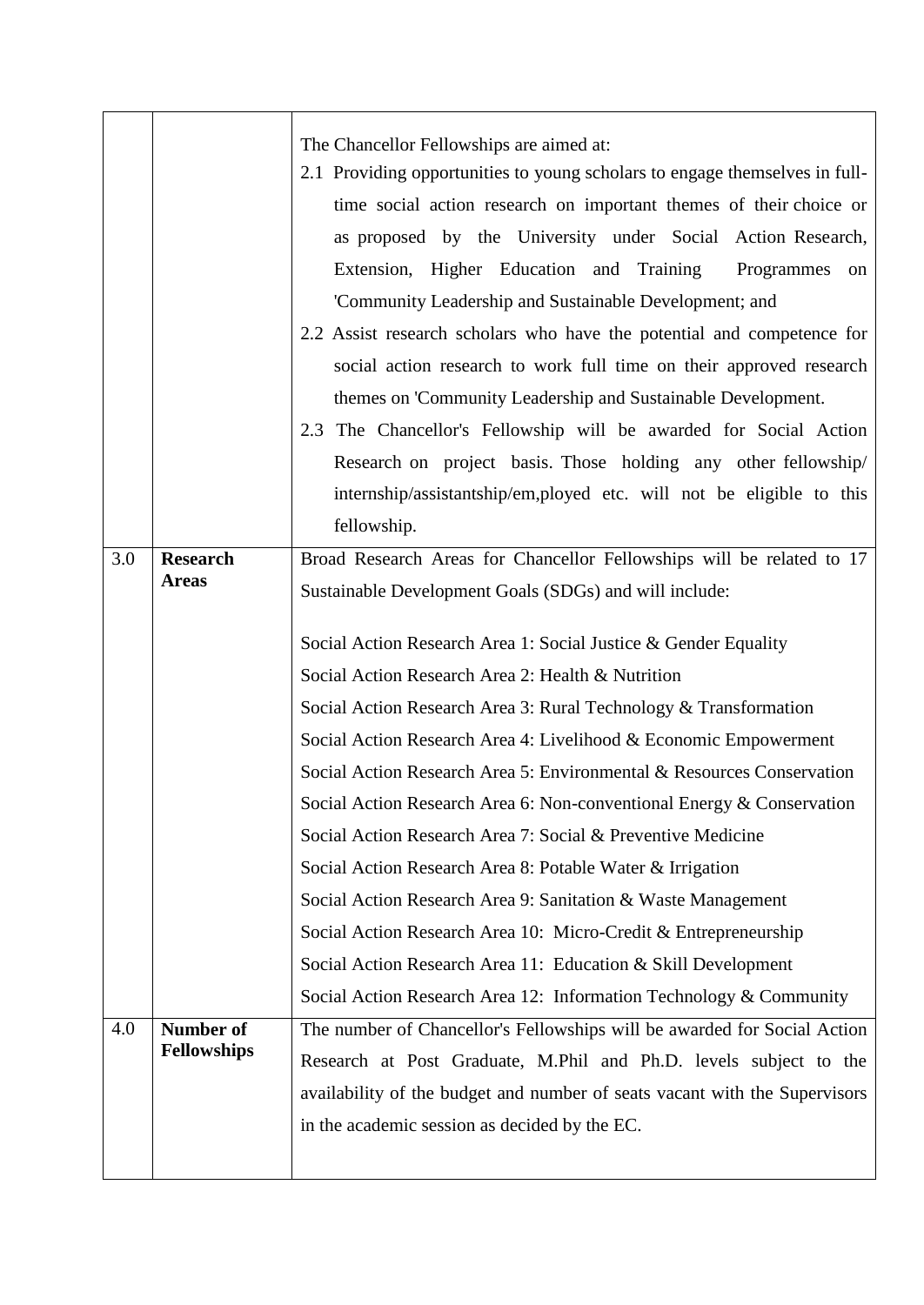| 5.0 | <b>Tenure of</b><br>fellowship | 5.1 For Post Graduate Social Action Research Dissertation the maximum        |
|-----|--------------------------------|------------------------------------------------------------------------------|
|     |                                | tenure of Chancellor Fellowship will be 24 months.                           |
|     |                                | 5.2 For M.Phil. level the maximum tenure of Chancellor Fellowship will be    |
|     |                                | 18 months.                                                                   |
|     |                                | 5.3 For Ph.D. level the maximum tenure of Chancellor Fellowship will be      |
|     |                                | 36 months.                                                                   |
|     |                                | Provided that under special circumstances and subject to the                 |
|     |                                | satisfactory report, the tenure of Chancellor's Fellowship could be extended |
|     |                                | by the vice Chancellor for a further period of six months.                   |
| 6.0 | <b>Amount of</b>               | The Chancellor Fellowship will be provided as per the rate decided by the    |
|     | Fellowship                     | Executive Council from time to time.                                         |
| 7.0 | <b>Selection</b>               | 7.1 All applications shall be called on prescribed Application Form and      |
|     | procedure for<br>Fellowship    | against the advertisement for Chancellor Fellowships.                        |
|     |                                | 7.2 The selection for the fellowship shall be made through Chancellor        |
|     |                                | Fellowship Award Test (CFAT).                                                |
|     |                                | 7.2 CFAT will include written test of 170 marks on the following pattern:    |
|     |                                | 1. Research - concept and approaches 50 Marks                                |
|     |                                | 2. Dr. Ambedkar Vision and Indian Constitution: 40 Marks                     |
|     |                                | 3. Sustainable Development Goals: 40 Marks                                   |
|     |                                | 4. Contemporary Socio-economic problems: 20 Marks                            |
|     |                                | 5. Social Action Research Aptitude : 20 Marks                                |
|     |                                | 7.3 Candidates securing equal to or more than 50 % cut off (40 % for         |
|     |                                | reserved categories) will be called for interview.                           |
|     |                                | Interview will be of 30 marks (15 %) which will include:                     |
|     |                                | Marks obtained at Post Graduate level-every 10% will be counted              |
|     |                                | for 1 mark, subject to maximum of 10 marks, for exp 60 % marks $=$           |
|     |                                | 6, 74 % marks = 7.4 and 87 % marks = 8.7.                                    |
|     |                                | 10 marks will be given for Social Action Research Proposal.<br>2.            |
|     |                                | 10 marks will be given for interaction during the interview.<br>3.           |
|     |                                | 7.4 The final selection will be made on the basis of merit-cum-reservation   |
|     |                                | (both vertical and horizontal) on the basis of marks obtained in the         |
|     |                                | written exam and the interview                                               |
|     |                                |                                                                              |
|     |                                |                                                                              |